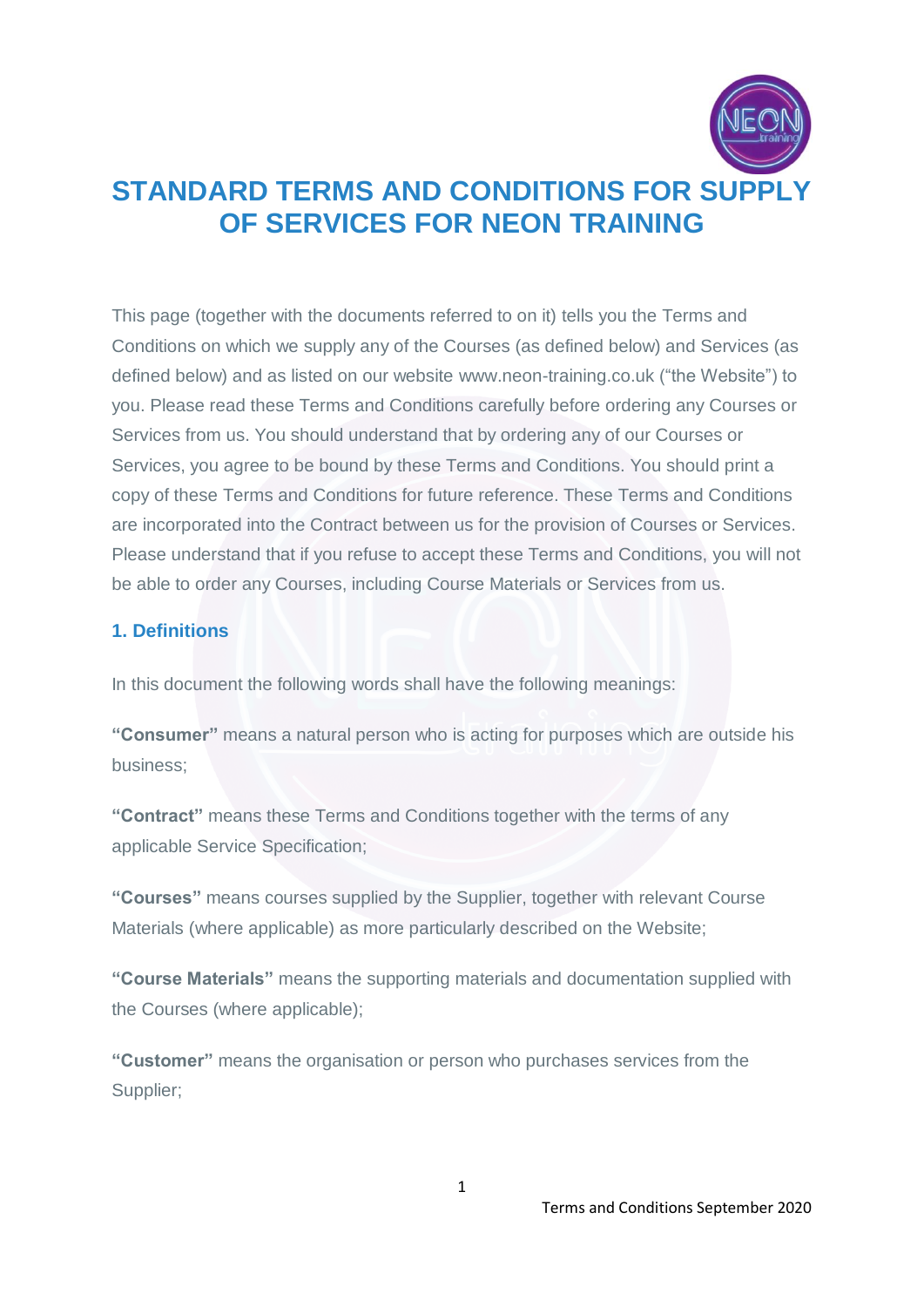

**"Intellectual Property Rights"** means patents, rights to Inventions, copyright and related rights, trade marks, trade names and domain names, rights in get-up, rights in goodwill or to sue for passing off, rights in designs, rights in computer software, database rights, rights in confidential information (including know-how and trade secrets) and any other intellectual property rights, in each case whether registered or unregistered and including all applications (or rights to apply) for, and renewals or extensions of, such rights and all similar or equivalent rights or forms of protection which may now or in the future subsist in any part of the world;

**"Services"** mean the services to be provided by the Supplier to the Customer in connection with the Courses, as more particularly described on the Website;

**"Service Specification"** means a statement of work or order confirmation or other similar document describing the Services to be provided by the Supplier; "Supplier" means Neon Training, a company registered in England and Wales under company 07430030

#### **2. INFORMATION ABOUT US**

2.1 The Supplier operates the Website www.neon-training.co.uk The Supplier is Neon Training, which is a division of Social Work Projects Limited, a company registered in England and Wales under company number 07430030 and with registered office at **Social Work Projects, Unit 1A, Maitland Road, Needham Market, Suffolk, IP6 8NZ**. The Supplier's VAT number is 336717781.

## **3. GENERAL**

3.1 These Terms and Conditions shall apply to all contracts for the supply of Courses and/or Services by the Supplier to the Customer.

3.2 Before the commencement of the Courses/Services, the Supplier shall submit to the Customer a Service Specification and / or description of the Courses (as appropriate) which shall specify the Courses, Course Materials (where applicable) and/or Services to be performed or supplied and the fees payable. The Customer shall notify the Supplier immediately if the Customer does not agree with the contents of the Service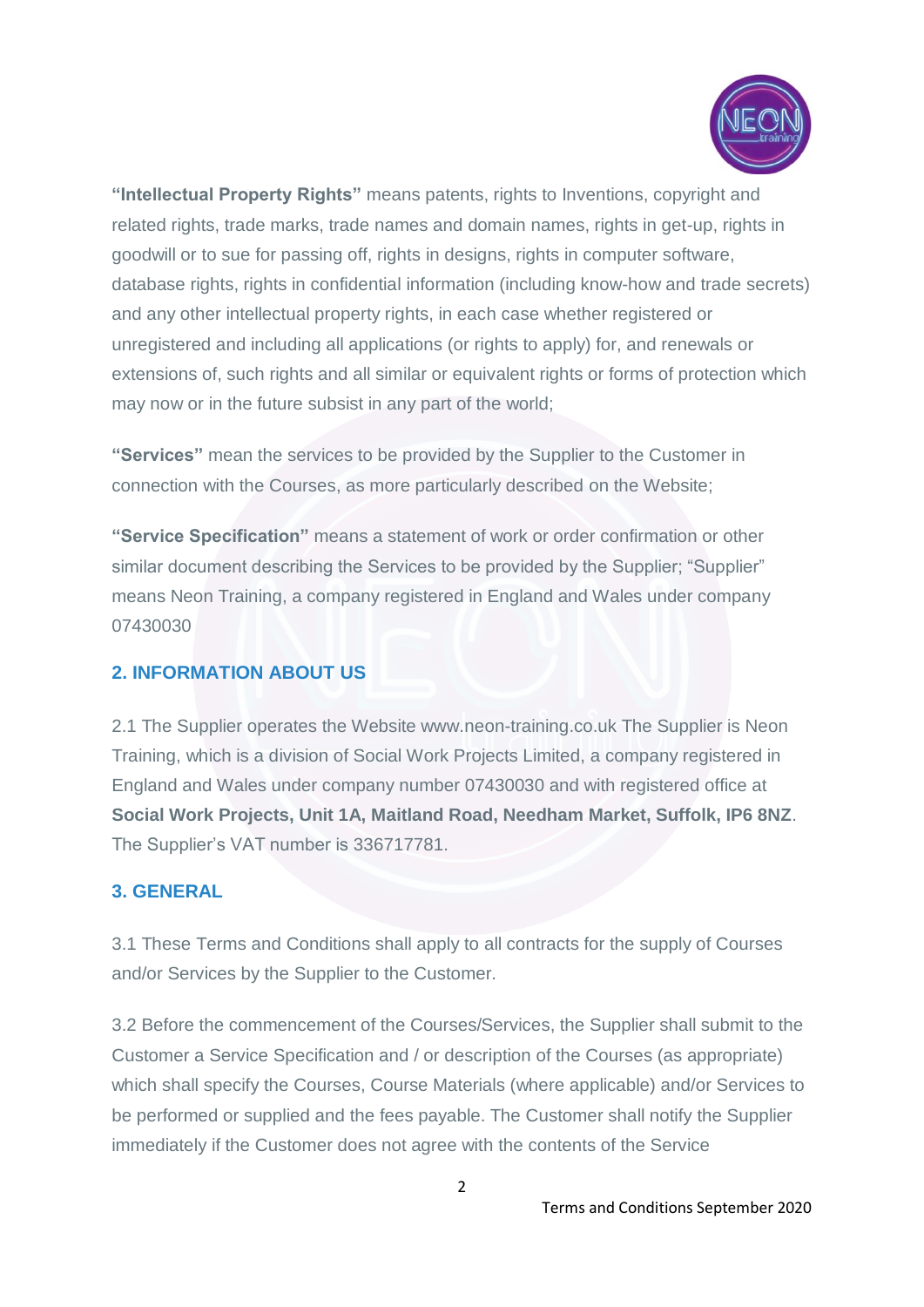

Specification or description of the Courses. All Service Specifications or Course descriptions are subject to these Terms and Conditions.

3.3 Subject to clause 8, the Supplier shall use all reasonable endeavours to complete the Services or deliver the Courses within estimated time frames, but time shall not be of the essence in the performance of any services and/or delivery of the Courses.

3.4 The Supplier may, in addition to its own employees, engage sub-contractors to provide all or part of the Courses/Services being provided to the Customer and such engagement shall not relieve the Supplier of its obligations under the Contract.

## **4. YOUR STATUS**

4.1 By placing an order with the Supplier by any means (including by email, telephone, letter, fax or via the Supplier's Website), the Customer warrants that: 4.1.1 they are legally capable of entering into binding contracts; 4.1.2 they are at least 18 years old.

#### **5. HOW THE CONTRACT IS FORMED**

5.1 After placing an order with the Supplier by any means (including by email, telephone, letter, fax or via the Supplier's Website), the Customer will receive an e-mail from the Supplier acknowledging that the Supplier has received the Customer's order. Please note that this does not mean that the Customer's order has been accepted. The Customer's order constitutes an offer to the Supplier to provide the Courses/Services. All orders are subject to acceptance by the Supplier and the Supplier will confirm such acceptance to the Customer by sending the Customer a Service specification specifying the Services to be performed by the Supplier or the description of the Courses, together with the fees payable for those Courses/Services together with a set of these Terms and Conditions. The Contract between the Supplier and the Customer ("the Contract") will only be formed when the Supplier sends the Customer the Service Specification or the description of the Courses. If the Customer does not agree with the contents of the Service Specification or written description of the Courses, they shall notify the Supplier immediately (and in any event within two (2) days of the date of the Service Specification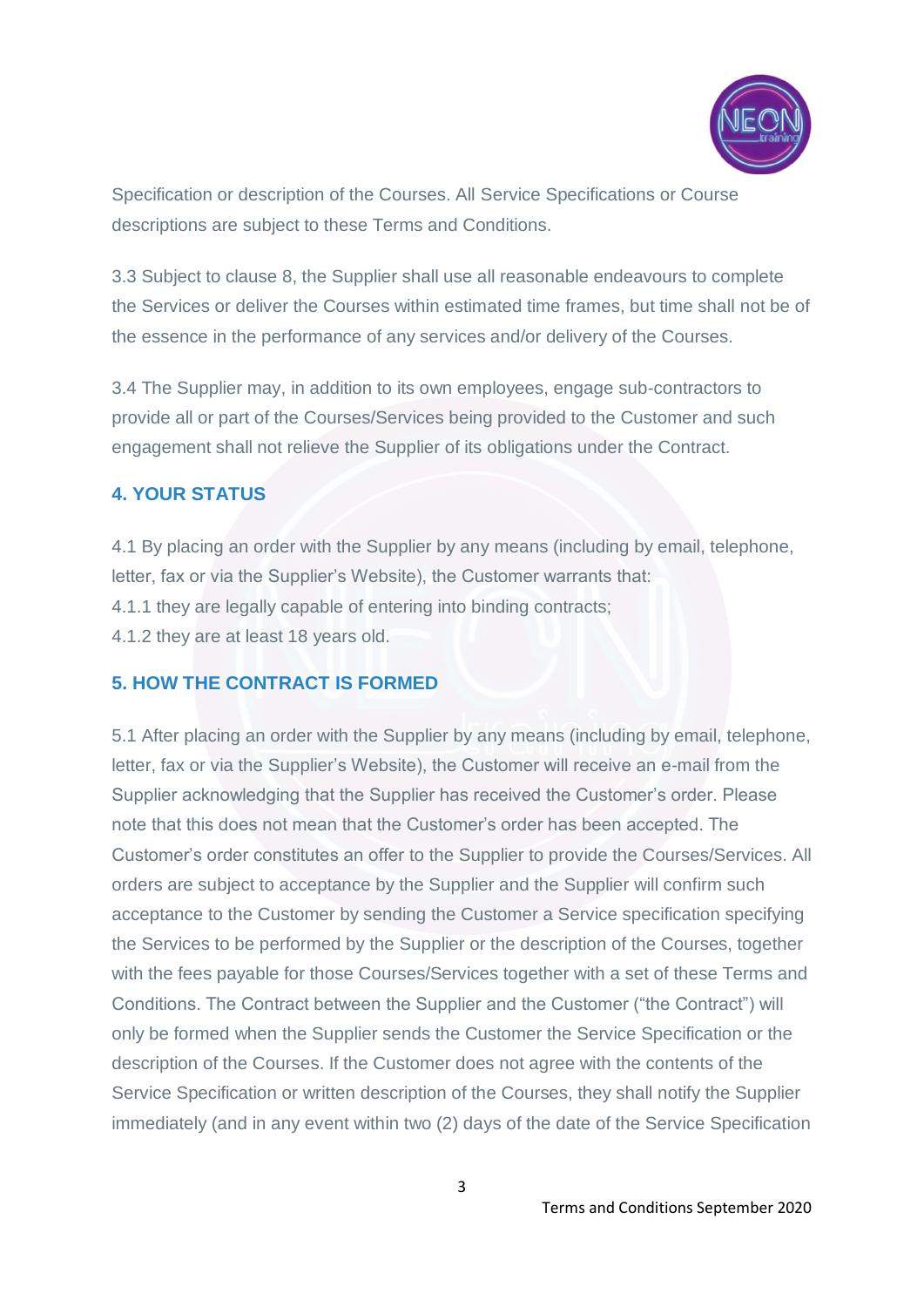

(or description of the Courses) by any means (including by email, telephone, letter, fax or via the Supplier's Website). The Supplier will correct any errors in the Service Specification and/or description of the Courses and will email the amended Service Specification and/or description of the Courses to the Customer to confirm agreement with its contents

## **6. CONSUMER RIGHTS**

6.1 If the Customer is contracting as a consumer, they may cancel a Contract at any time within fourteen (14) working days, beginning on the day after the day that the Supplier sends the Customer the Service Specification or description of Courses or in the case of Course Materials, fourteen (14) days after the Customer receives them. In both cases, the Customer will receive a full refund of the price paid for the Services and or Courses in accordance with the Supplier's cancellation policy (set out in clause 11). However, if the performance of the Services or provision of the Courses is completed within the fourteen (14) working days after the day that the Supplier confirms the contents of the Service Specification and description of the Courses, then the Customer's right to cancel will end on the day of completion of the Services and/or Courses.

6.2 To cancel a Contract, the Customer must inform the Supplier in writing. The Customer must also return any Course Materials to the Supplier as soon as reasonably practicable and at the Customer's own cost. The Customer has a legal obligation to take reasonable care of any Course Materials while in their possession. If the Customer fails to comply with this obligation, the Supplier may have a right of action against them for compensation. In addition, any cancellation by the Customer shall entitle the Supplier to de-activate any log-in or password details provided by the Supplier to the Customer for accessing Courses.

6.3 Clause 6 does not affect your other statutory rights as a consumer.

## **7. AVAILABILITY AND DELIVERY**

4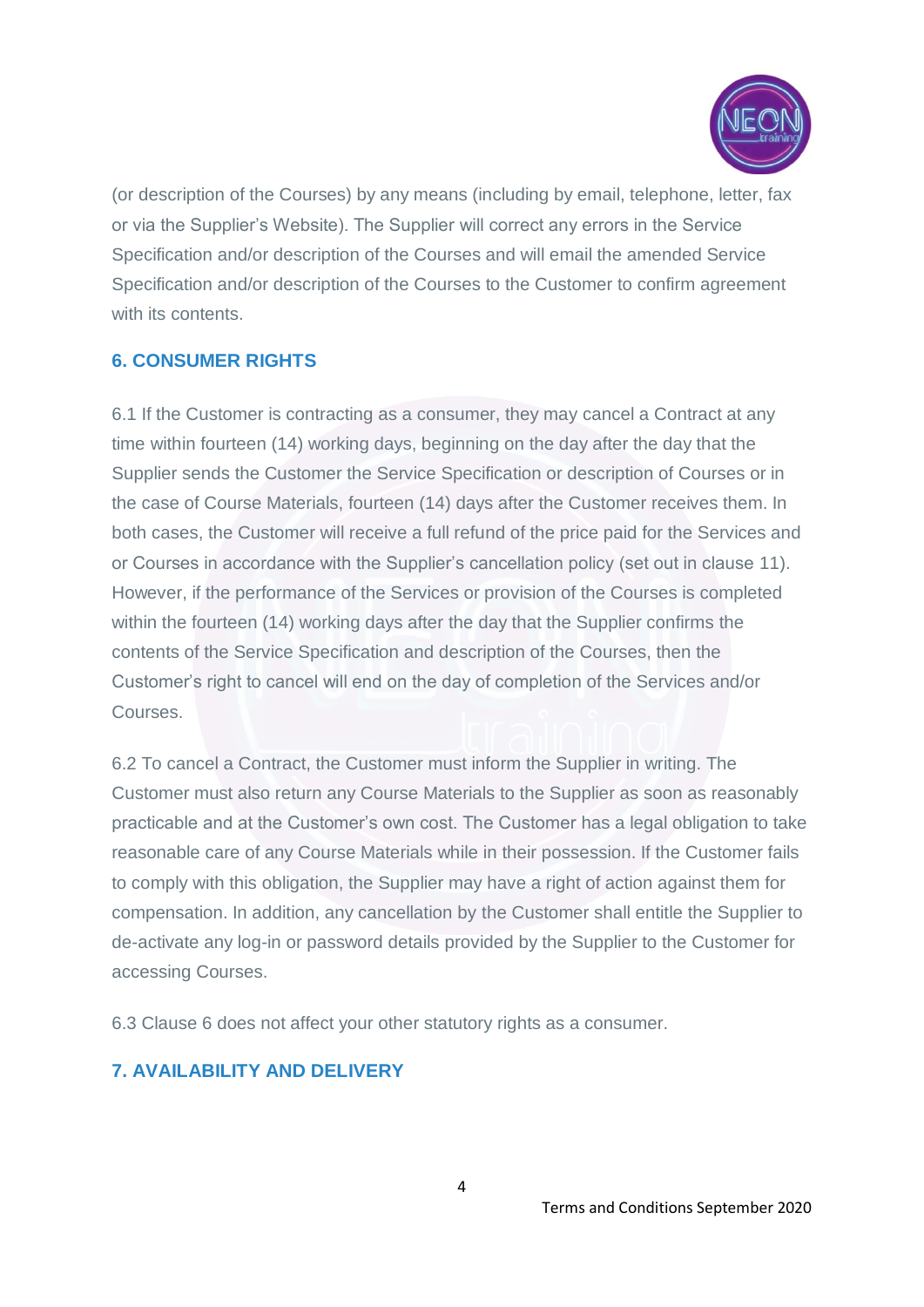

7.1 The Customer's order will be fulfilled by the Supplier when the Supplier either:

7.1.1 provides the Services and/or Courses in accordance with the Service Specification and/or description of the Courses; or

7.1.2 delivers the Course Materials in accordance with clause 8.4, unless there are exceptional circumstances.

## **8. FEES AND PAYMENT**

8.1 The fees for the performance of the Services and/or Courses are as set out in the Service Specification and/or description of the Courses. Subject to clause 6, once the Customer has confirmed their agreement with the Service Specification and/or description of the Courses in accordance with clause 5.1, the Customer will be liable for the whole fee unless the Supplier receives written notification of cancellation in accordance with clause 6.

8.2 Invoiced amounts shall be due upon receipt of invoice unless otherwise agreed. The Supplier shall be entitled to charge interest on overdue invoices from the date when payment becomes due from day to day until the date of payment at a rate of 8.00% per. annum above the base rate of the Bank of England. In the event that the Customer's procedures require that an invoice be submitted against a purchase order to payment, the Customer shall be responsible for issuing such purchase order before the Services are performed by the Supplier and/or Courses provided and/or Course Materials delivered.

8.3 Subject to clause 6, should the Contract be cancelled prior to the Services commencing and/or Courses being provided and/or Course Materials being delivered, a fee of 25% per qualification for a Course and/or fee for the Services will be payable by the Customer to the Supplier to cover administration and registration costs.

8.4 For distance learning courses, the fee is payable prior to the delivery of the Course Materials either in full by credit/debit card. If payment is by invoice, then the Course Materials will not be dispatched (or login details and password provided if in e-learning format) until all monies requested, have been paid. The Course Materials and/or access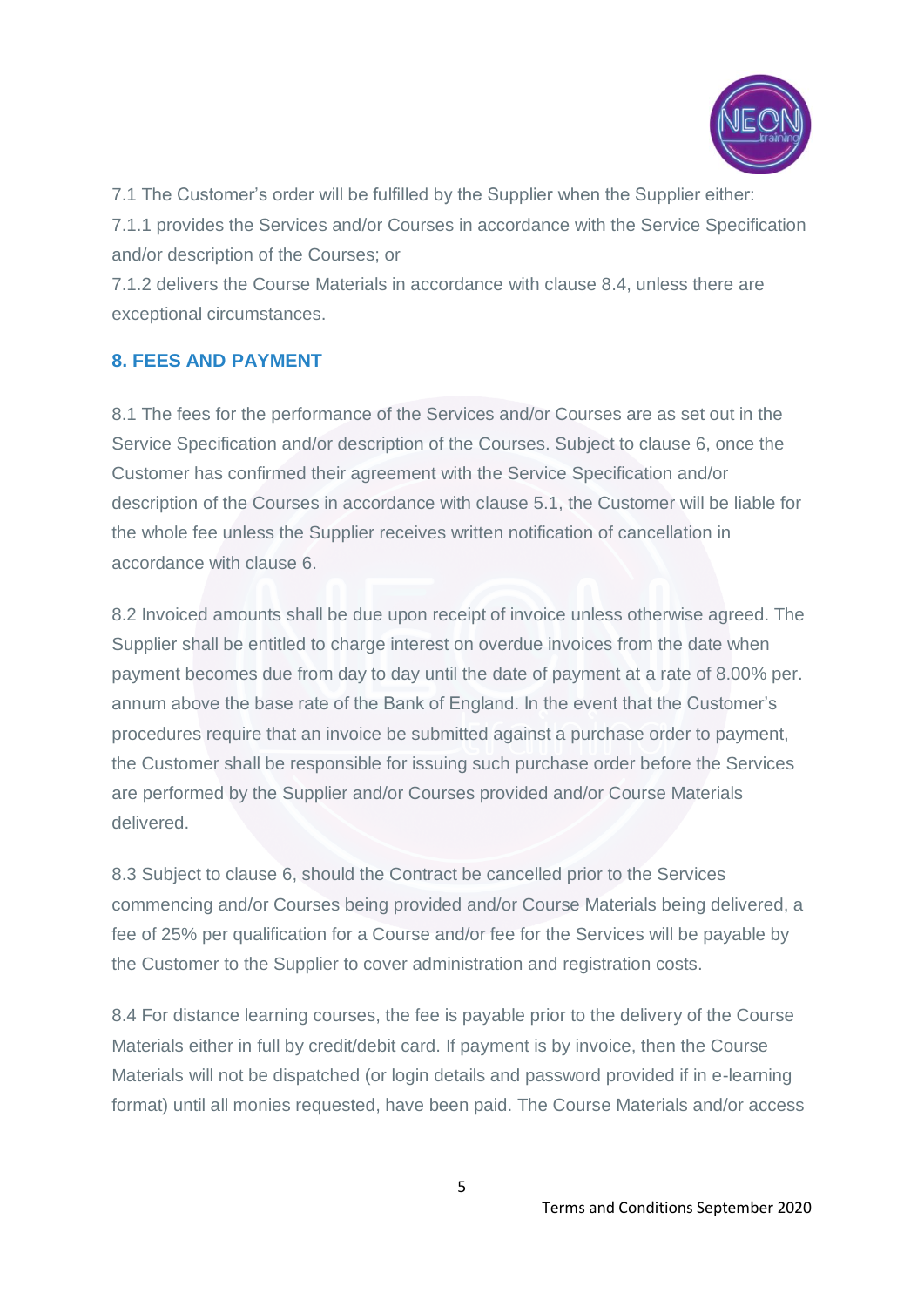

details for e-learning courses will be sent to the Customer within 10-days of receipt of payment and a completed application form.

# **9. CUSTOMER'S OBLIGATIONS**

9.1 To enable the Supplier to perform its obligations under the Contract, the Customer shall:

9.1.1 co-operate with the Supplier;

9.1.2 provide the Supplier with any information reasonably required by the Supplier;

9.1.3 obtain all necessary permissions and consents which may be required before the commencement of the Services and/or provision of the Courses; and

9.1.4 comply with such requirements as may be set out in the Service Specification or description of the Courses, or otherwise agreed between the parties.

9.2 The Customer shall be liable to compensate the Supplier for any expenses incurred by the Supplier as a result of the Customer's failure to comply with Clause 9.1.

9.3 Subject to clause 6 and to clause 16, should the Customer unlawfully terminate or cancel the Services as set out in the Service Specification and/or description of Courses, the Customer shall be required to reimburse the Supplier for all third party costs incurred by the Supplier in anticipation of performance of the Services and/or Courses under the Contract.

9.4 Subject to clause 6, in respect of cancellations by the Customer on less than five working days' written notice, the Customer shall pay to the Supplier the full cost of the Services as set out in the Service Specification and/or Course description. The Customer agrees this is a genuine pre-estimate of the Supplier's losses in such a case.

9.5 For the avoidance of doubt, the Customer's failure to comply with any obligations under Clause 9.1 shall be deemed to be a cancellation of the Services as set out in the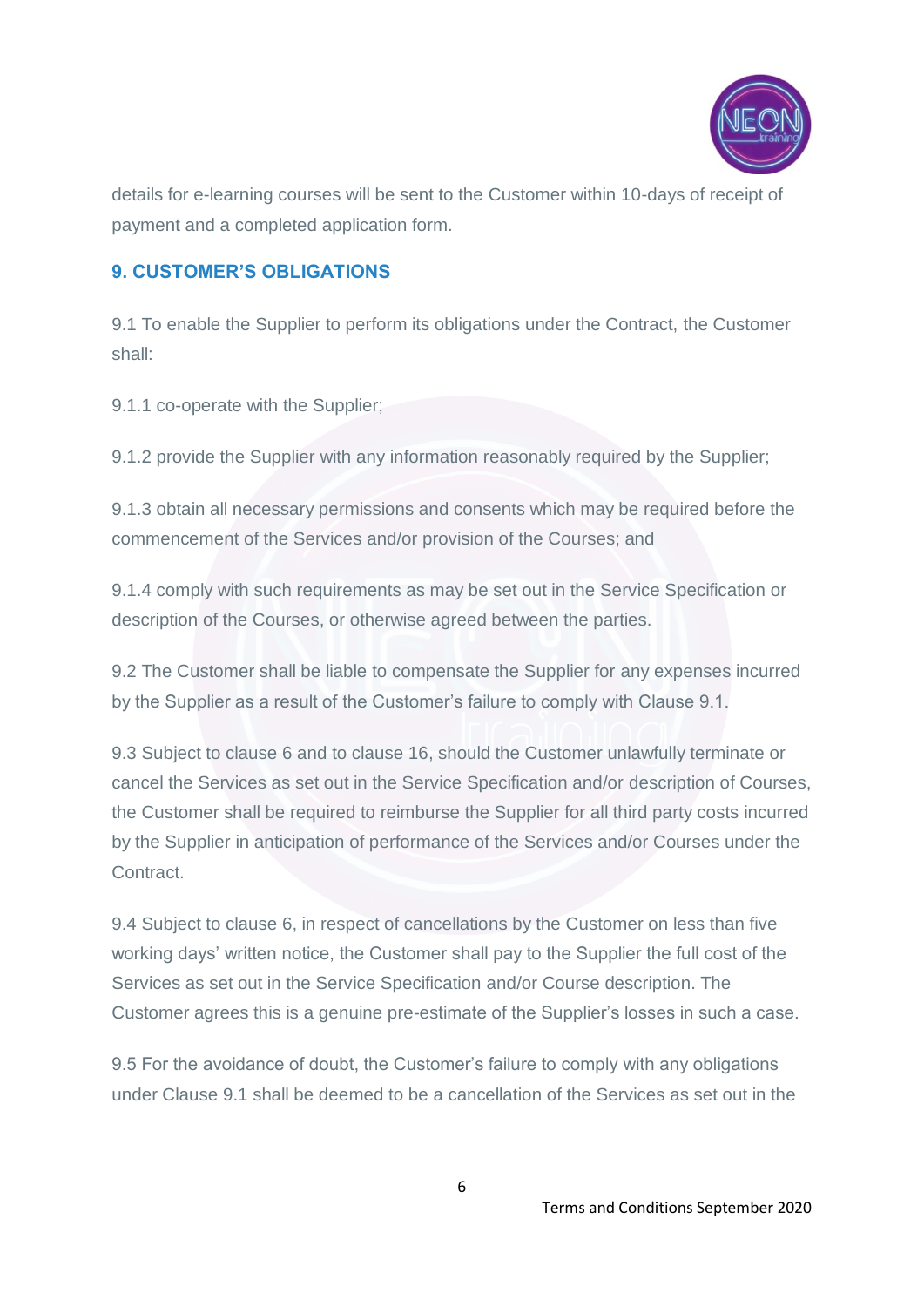

Service Specification and/or Course description and subject to the payments as set out in this clause.

9.6 In the event that the Customer or any third party, not being a sub-contractor of the Supplier, shall omit or commit anything which prevents or delays the Supplier from undertaking or complying with any of its obligations under these Terms and Conditions, then the Supplier shall notify the Customer as soon as possible and:

9.6.1 the Supplier shall have no liability in respect of any delay to the completion of any Services;

9.6.2 if applicable, the timetable for the Services will be modified accordingly;

9.6.3 the Supplier shall notify the Customer at the same time if it intends to charge the Customer additional costs.

9.7 The Customer must provide suitable and sufficient training facilities, large enough to accommodate all candidates, and the Course being undertaken (please note that suitable floor space is required for first aid courses); provide adequate comfortable seating and provision for written work, along with a power point and table for the trainer; provide suitable parking provision where possible for the trainer allowing for unloading of equipment. The Supplier reserves the right to cancel training for the Courses if the training facilities are found to be inadequate.

## **10. REFUND/RETURN POLICY**

10.1 If the Customer is contracting as a Consumer and cancels the Contract with the Supplier within the fourteen-working-days cooling-off period (see clause 6.1 above), the Supplier will process the refund due to the Customer as soon as possible and, in any case, within 14 days of the day on which the Customer gave the Supplier notice of cancellation. In this case, the Supplier will refund the price of the Services and/or Courses (including Course Materials) in full, and any applicable delivery charges. However, the Customer will be responsible for the cost of returning Course Materials to the Supplier.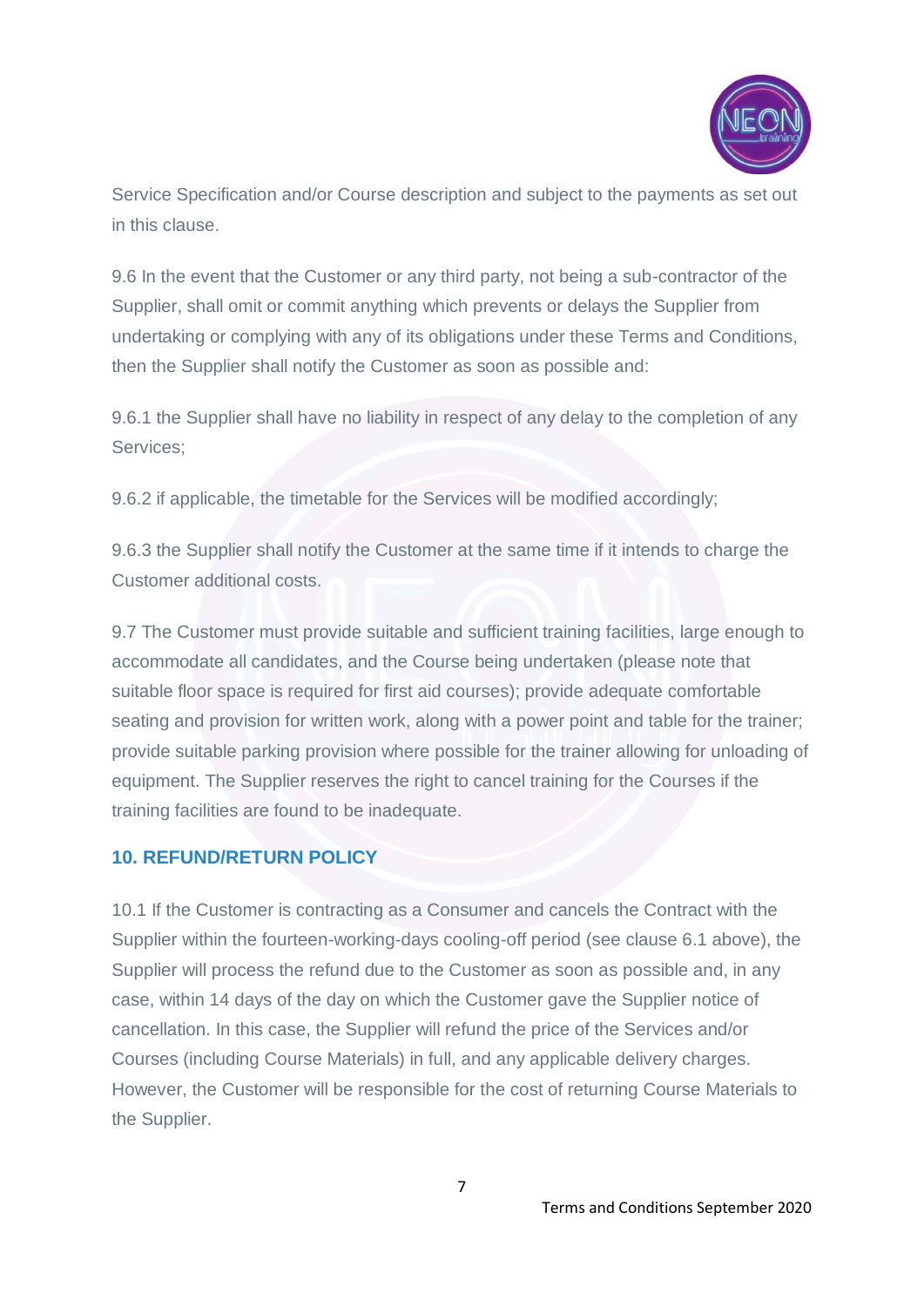

10.2 The Supplier aims to provide a straightforward service to Customers. If the Customer considers that the performance of the Supplier's Services and/or Courses has been unsatisfactory or if any difficulty has arisen in the Supplier/Customer business relationship, the Customer should contact the Supplier immediately.

10.3 The Supplier shall review the situation and will make reasonable endeavours to resolve it to the Customer's satisfaction. If the Supplier finds that the Services and/or Courses provided to the Customer have been unsatisfactory, the Supplier shall notify the Customer and shall refund all monies paid by the Customer to the Supplier within 30 days of that notification.

# **11. CANCELLATION POLICY**

11.1. Subject to clause 6, the following cancellation provisions shall apply:

11.1.1 National Vocational Qualifications/Diplomas- once the Supplier receives confirmation from the Customer that they wish to proceed with the order as per the Supplier's Service Specification and/or Course description, the Customer shall be liable for the whole fee unless the Customer provides the Supplier with written notification of cancellation in accordance with clause 6. If the Customer misses/cancels/fails to complete the required work as scheduled by the assessment centre/IV/Assessor or falls into arrears on a payment plan, the Supplier reserves the right to cancel the Course and no refund will be made to the Customer.

11.1.2 Short Courses (on site) – once the Supplier receives confirmation from the Customer that they wish to proceed with the order as per the Supplier's Service Specification and/or Course description, the Customer shall be liable for the whole fee unless the Customer provides the Supplier with written notification of cancellation. Courses cancelled, in writing, by the Customer become liable for the following charges:-

21 days or more written notice – 25% of total cost of the Course;

14 days or more written notice – 50% of total cost of the Course;

7 days or more written notice – 75% of total cost of the Course;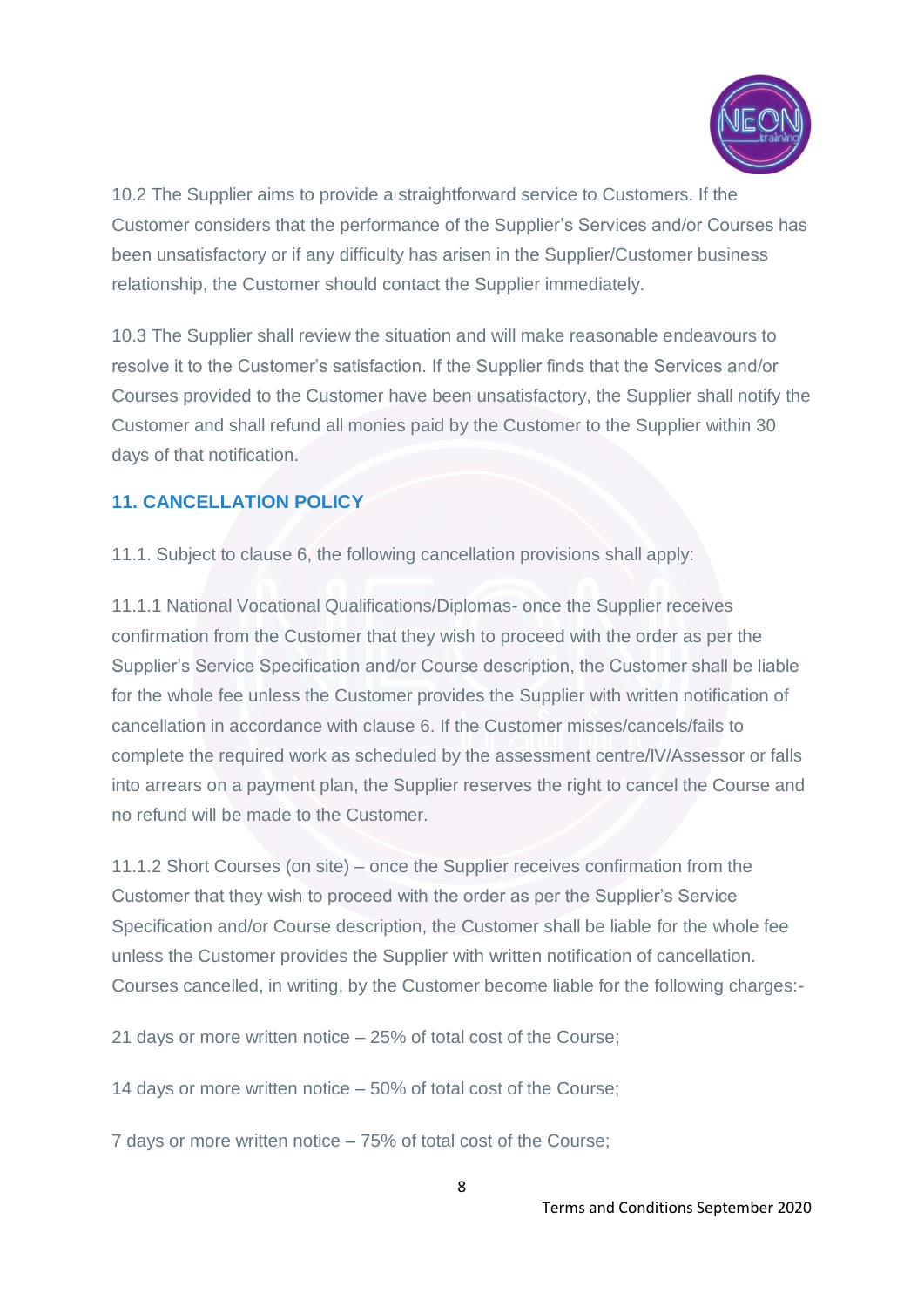

Less than 7 days written notice -100% of total cost of the Course

Should the Customer need to transfer a confirmed booking for a short course (on site) to another date with 7 days or more written notice there will be no charge. Less than 7 days written notice the total cost of the course is payable. Subsequent date changes for the same booking will be chargeable in full irrespective of notice given.

## **12. ALTERATIONS TO THE SERVICE SPECIFICATION**

12.1 The parties may mutually agree to alter the scope of the Services as set out on the Service Specification. The alterations agreed between the parties shall be set out in a new Service Specification.

12.2The Customer may make a request to the Supplier to alter the scope of the Services as set out in the Service Specification by giving [21 days] written notice to the Supplier prior to the date that the Services are to be performed by the Supplier. On receipt of the written request from the Customer, the Supplier shall, within 5 working days or such other period as may be agreed between the parties, advise the Customer in writing of any changes to the amount of fees payable by the Customer as a result of the alterations.

12.3The Supplier may propose alterations to the scope of the Services as set out in the Service Specification by giving [21 days] written notice to the Customer prior to the date that the Services are to be performed by the Supplier. The Customer shall, within 5 working days of receipt of such notice, or such other period as may be agreed between the parties, advise the Supplier in writing as to whether or not they wish to proceed with the Contract on the basis of the alterations.

12.4Should the Customer wish to proceed with the Contract on the basis of the alterations as set out in clause 12.2, the Supplier shall generate a new Service Specification to reflect the alterations as agreed by the Customer and send the new Service Specification to the Customer and the Supplier shall perform the Services in accordance with the new Service Specification.

## **13. WARRANTY**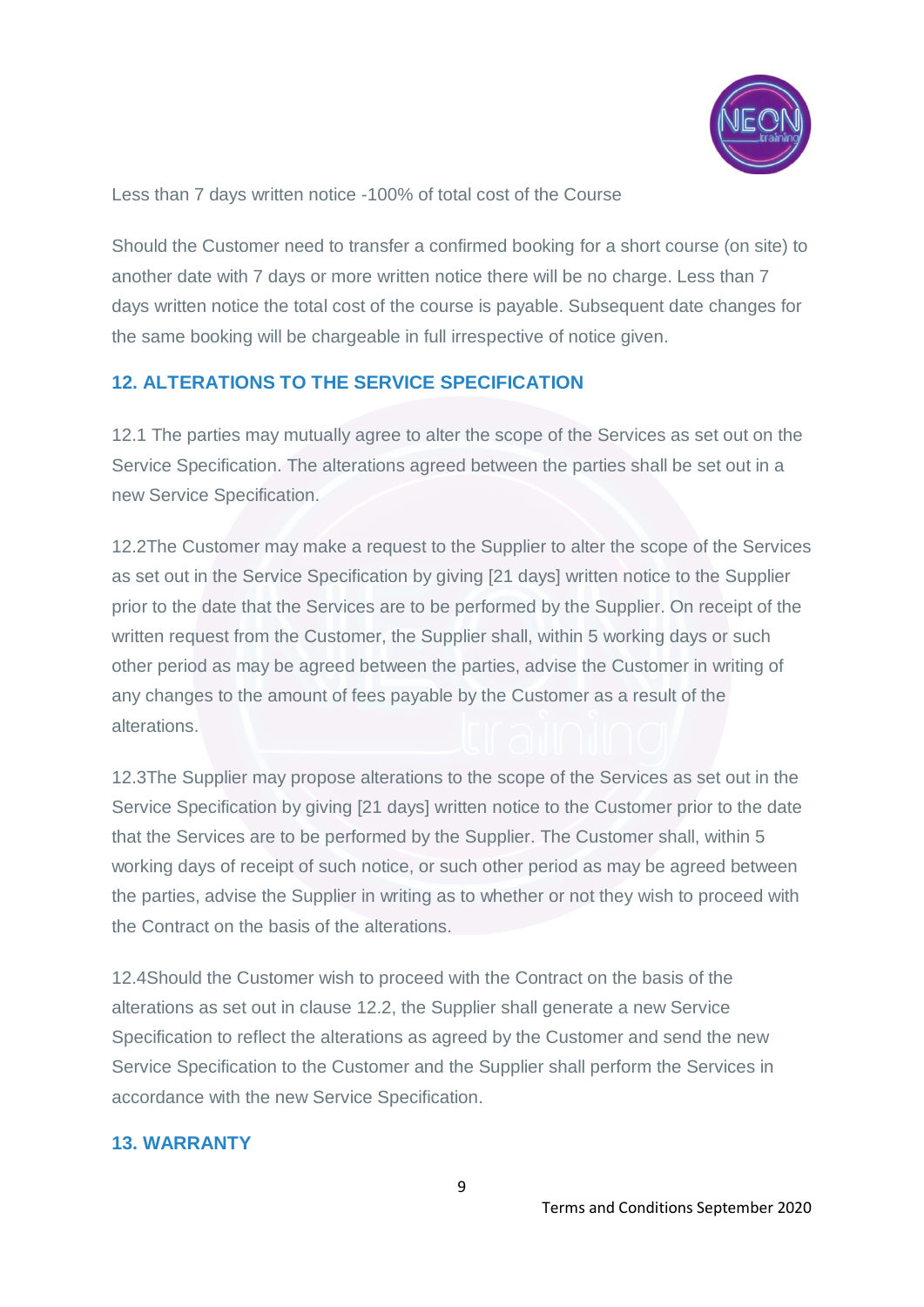

13.1 The Supplier warrants that the Services performed under the Contract shall be performed using reasonable skill and care.

13.2 Without prejudice to clause 13.1, and except as expressly stated in these Terms and Conditions, all warranties, whether express or implied by operation of law or otherwise, are hereby excluded in relation to the Services to be provided by the Supplier.

#### **14. INDEMNIFICATION**

14.1 The Customer shall indemnify the Supplier against all claims, costs and expenses that the Supplier may incur and which arise, directly or indirectly, from the Customer's breach of any of its obligations under the Contract, including any claims brought against the Supplier alleging that any Services provided by the Supplier in accordance with the Service Specification infringes any third party Intellectual Property Rights.

## **15. LIMITATION OF LIABILITY**

15.1 Subject to clause 15.3, if the Supplier fails to comply with these Terms and Conditions, the Supplier shall only be liable to the Customer for the price of the Services and/or Courses paid by the Customer and, subject to clause 15.3, any losses that the Customer suffers as a result of the Supplier's failure to comply (whether arising in contract, tort [including negligence], breach of statutory duty or otherwise) which are a foreseeable consequence of such failure.

15.2 Subject to clause 15.3, the Supplier will not be liable for losses that result from a failure to comply with these Terms and Conditions that fall into the following categories:

loss of income, revenue or applicable salaries;

loss of business;

loss of profits;

loss of anticipated savings;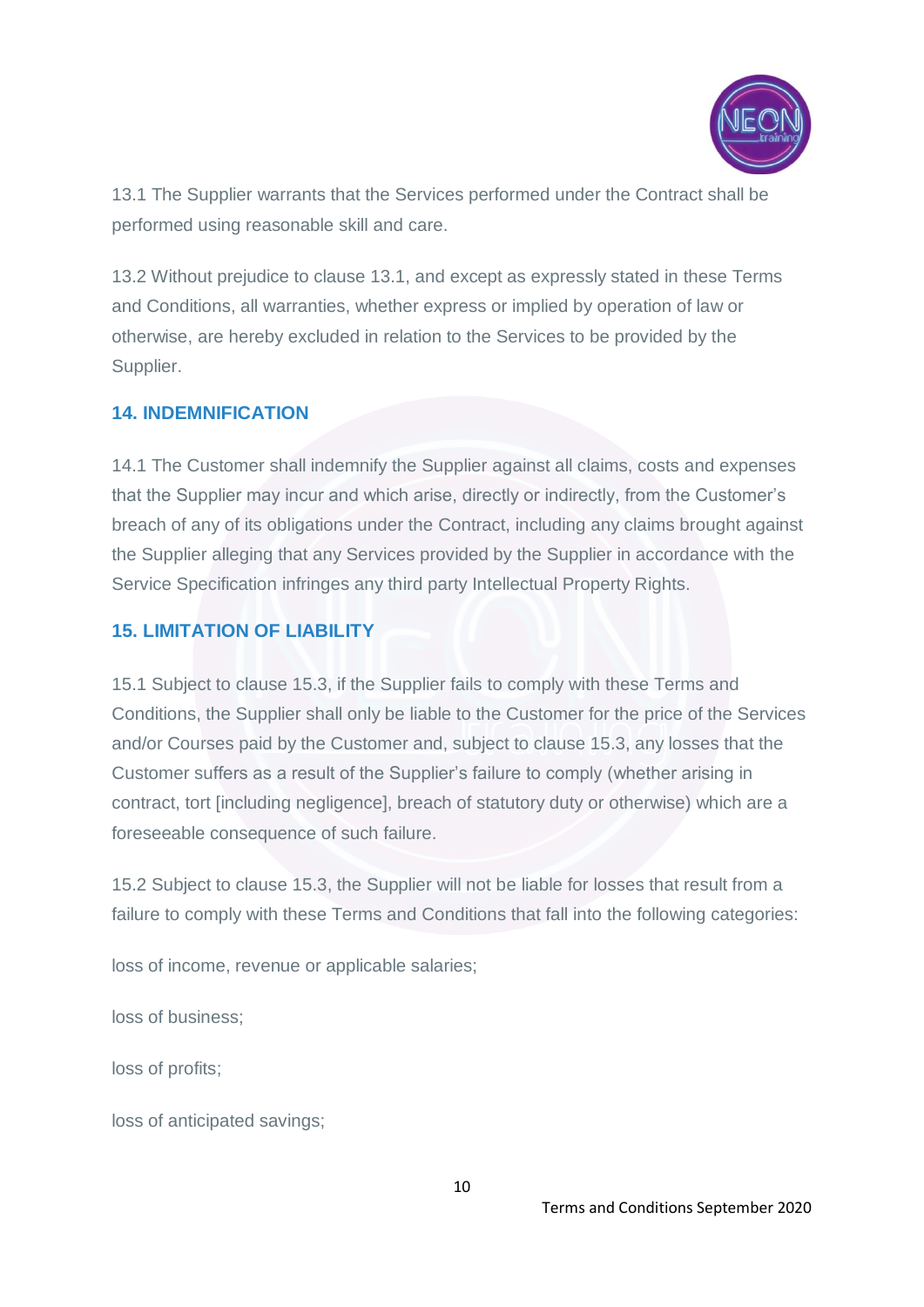

loss of data;

waste of management or office time; or

loss of a customer's out of pocket expenses.

15.3 Nothing in this Contract excludes or limits our liability for:

15.3.1 death or personal injury caused by our negligence;

15.3.2 fraud or fraudulent misrepresentation;

15.3.3 any breach of the obligations implied by section 12 of the Sale of Goods and Services Act 1982;

15.3.4 any other matter for which it would be illegal for us to exclude or attempt to exclude our liability.

#### **16. TERMINATION**

16.1 Either party may terminate the Contract forthwith by notice in writing to the other if:

16.1.1 the other party commits a material breach of the Contract and, in the case of a breach capable of being remedied, fails to remedy it within 30 calendar days of being given written notice from the other party to do so;

16.1.2 the other party commits a material breach of the Contract which cannot be remedied under any circumstances;

16.2 Without prejudice to any other rights or remedies to which the parties may be entitled, either party may terminate the contract without liability to the other if:

16.2.1 an order is made or a resolution is passed for the winding up of the other party; an order is made for the appointment of an administrator to manage the affairs, business and property of the other party, or documents are filed with a court of competent jurisdiction for the appointment of an administrator of the other party, or notice of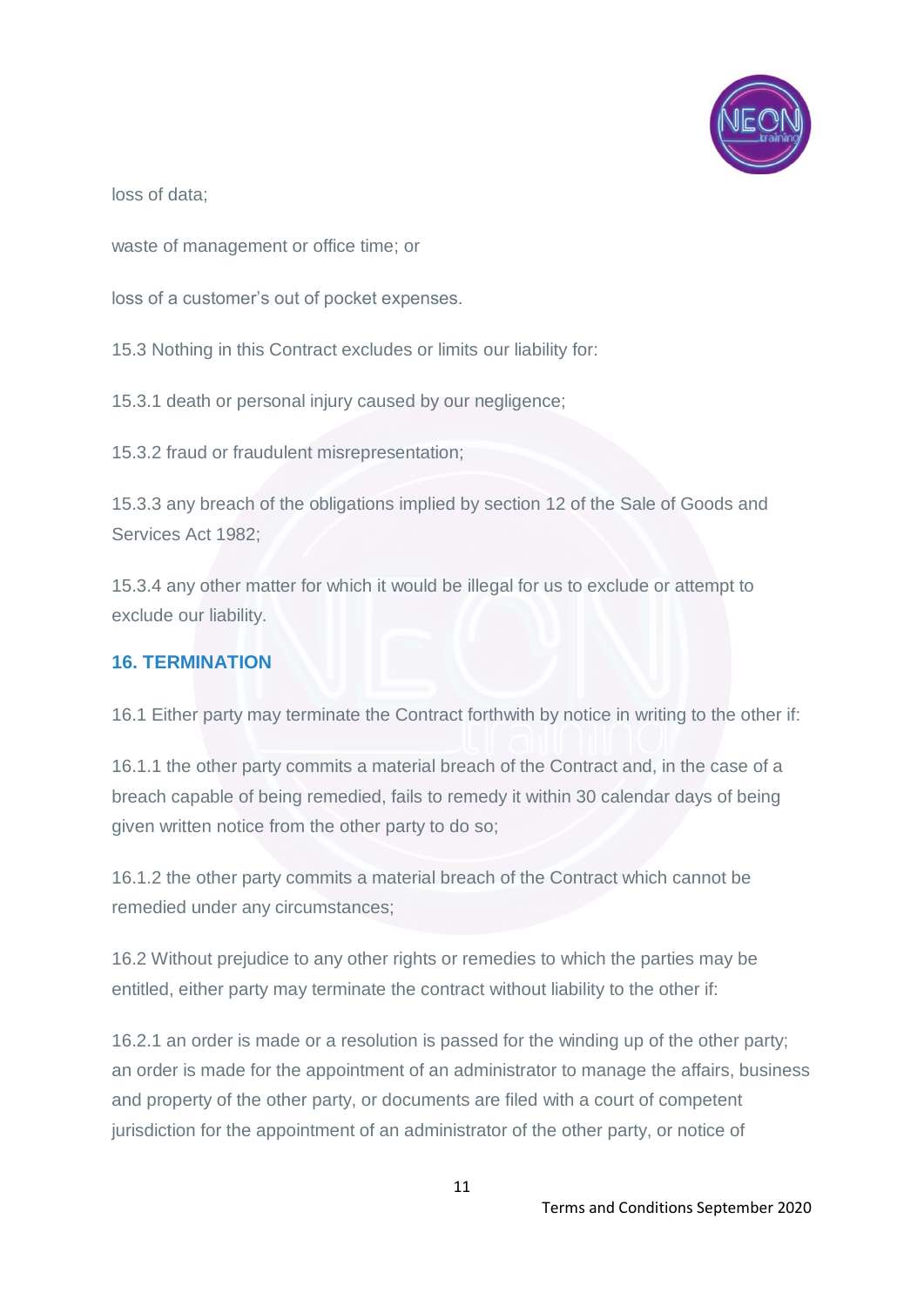

intention to appoint an administrator is given by the other party or its directors or by a qualifying floating charge holder (as defined in paragraph 14 of Schedule B1 to the Insolvency Act 1986); a receiver is appointed of any of the other party's assets or undertaking, or if circumstances arise which entitle a court of competent jurisdiction or a creditor to appoint a receiver or manager of the other party, or if any other person takes possession of or sells the other party's assets; or the other party makes any arrangement or composition with its creditors, or makes an application to a court of competent jurisdiction for the protection of its creditors in any way, or becomes bankrupt; or

16.2.2 the other party ceases, or threatens to cease, to trade; or

16.2.3 the other party takes or suffers any similar or analogous action in any jurisdiction in consequence of debt.

# **17. INTELLECTUAL PROPERTY RIGHTS**

17.1 Any Intellectual Property Rights produced from or arising as a result of the performance of the Contract/Services (including the Courses and Course Materials) shall, so far as not already vested, become the absolute property of the Supplier, and the Customer shall do all that is reasonable to ensure that such rights vest in the Supplier by the execution of appropriate instruments or the making of agreements with third parties.

17.2 The Customer shall have no rights in connection with these Services and/or Courses and/or Course Materials unless set out in these Terms and Conditions.

#### **18. FORCE MAJEURE**

18.1 Neither party shall be liable for any delay or failure to perform any of its obligations if the delay or failure results from events or circumstances outside its reasonable control, including but not limited to, strikes, lock outs, accidents, war, fire, the act or omission of government, highway authorities or any telecommunications carrier, operator or administration or other competent authority, or the delay or failure in manufacture or supply by third parties of equipment or services, and the party shall be entitled to a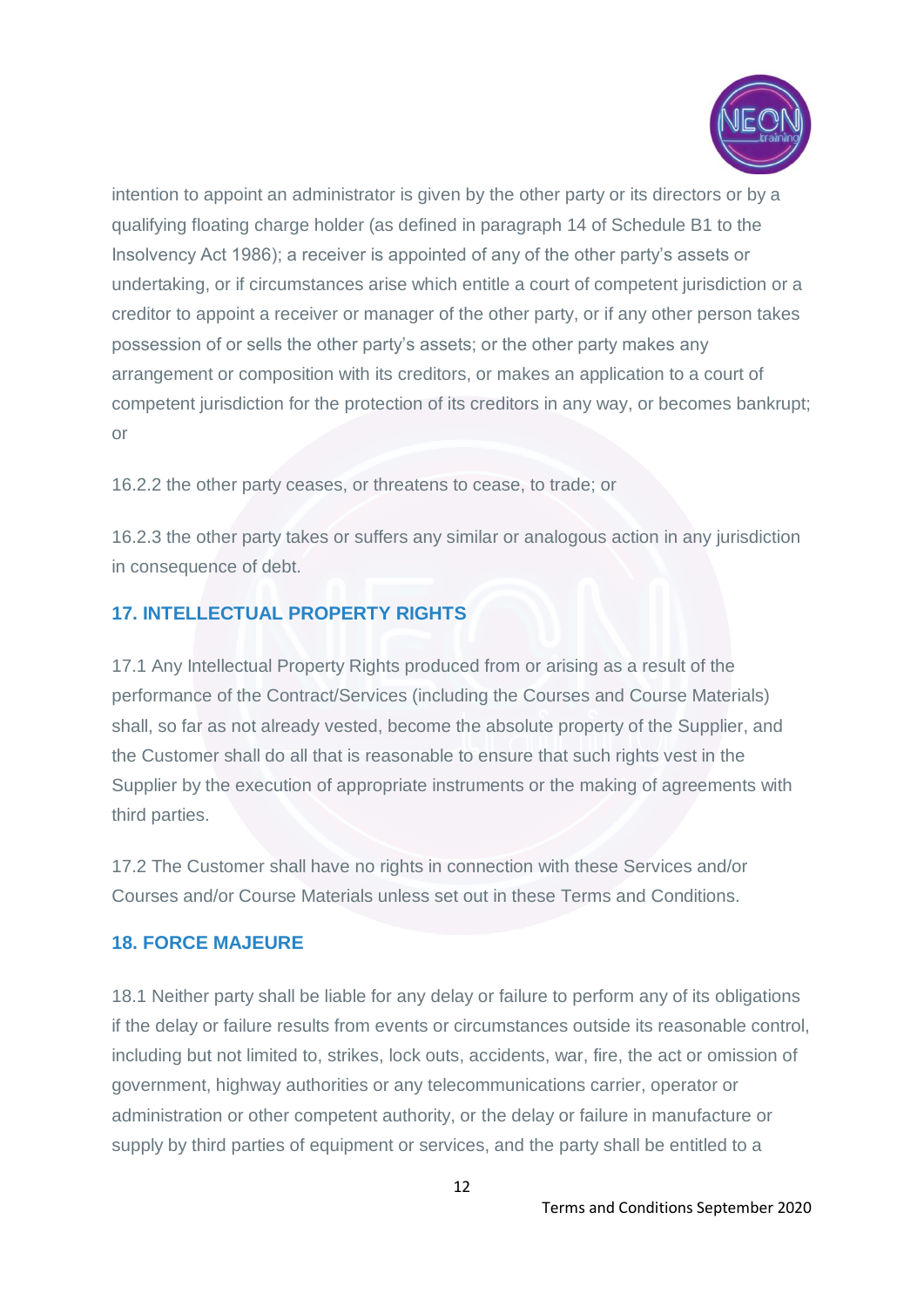

reasonable extension of its obligations after notifying the other party of the nature and extent of such events. If the force majeure event continues for a period of longer than three (3) months, then either party shall be entitled to terminate the Contract without liability to the other.

## **19. NO PARTNERSHIP OR AGENCY**

19.1 Nothing in the Contract is intended to, or shall be deemed to, establish any partnership or joint venture between any of the parties, constitute any party the agent of another party, nor authorise any party to make or enter into any commitments for or on behalf of any other party.

#### **20. ASSIGNMENT**

20.1 The Customer shall not be entitled to assign its rights or obligations or delegate its duties under the Contract without the prior written consent of the Supplier.

20.2 The Supplier may transfer, assign, charge, sub-contract or otherwise dispose of a Contract, or any of our rights or obligations arising under it, at any time during the term of the Contract.

## **21. SEVERABILITY**

21.1 If any provision of the Contract is held invalid, illegal or unenforceable for any reason by any court of competent jurisdiction such provision shall be severed and the remainder of the provisions herein shall continue in full force and effect as if the Contract had been agreed with the invalid illegal unenforceable provision eliminated.

## **22. WAIVER**

22.1 The failure by either party to enforce at any time or for any period any one or more of the Contract herein shall not be a waiver of them or of the right at any time subsequently to enforce all Terms and Conditions of the Contract.

## **23. NOTICES**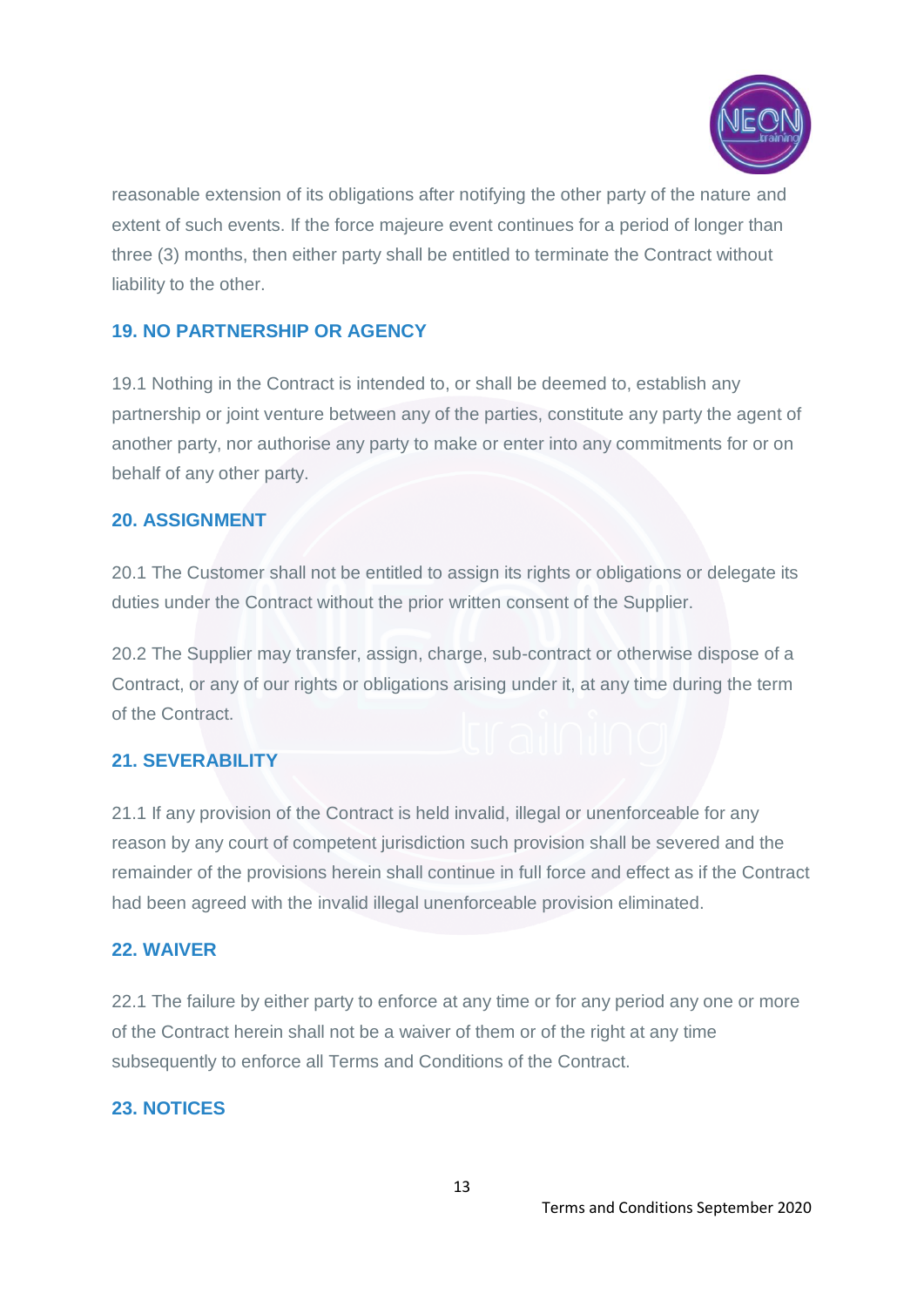

23.1 Any notice to be given by either party to the other may be served by email, fax, personal service or by post to the address of the other party given in the Service Specification or such other address as such party may from time to time have communicated to the other in writing, and if sent by email shall unless the contrary is proved be deemed to be received on the day it was sent, if sent by fax shall be deemed to be served on receipt of an error free transmission report, if given by letter shall be deemed to have been served at the time at which the letter was delivered personally or if sent by post shall be deemed to have been delivered in the ordinary course of post.

#### **24. ENTIRE AGREEMENT**

24.1 These Terms and Conditions and any document expressly referred to in them constitute the whole agreement between the parties relating to the subject matter and supersedes any previous discussions, correspondence, negotiations, agreements, previous arrangements, understanding or proposals, oral or written. Nothing in this Contract shall limit or exclude liability for fraud or fraudulent misrepresentation.

#### **25. VARIATION**

25.1 The Supplier has the right to revise and amend these Terms and Conditions from time to time to reflect changes in market conditions affecting the Supplier's business, changes in technology, changes in payment methods, changes in relevant laws and regulatory requirements and changes in our system's capabilities.

25.2 The Customer shall be subject to the policies and Terms and Conditions in force at the time that they order Services and/or Courses from the Supplier, unless any change to those policies or these Terms and Conditions is required to be made by law or governmental authority (in which case it will apply to orders previously placed by the Customer), or if the Supplier notifies the Customer of the change to those policies or these Terms and Conditions before the Supplier sends the Customer the Service Specification/Course description (in which case the Supplier has the right to assume that the Customer has accepted the change to the Terms and Conditions, unless the Customer notifies the Supplier to the contrary within seven (7) working days of receipt by the Customer of the Services Specification/Course description.